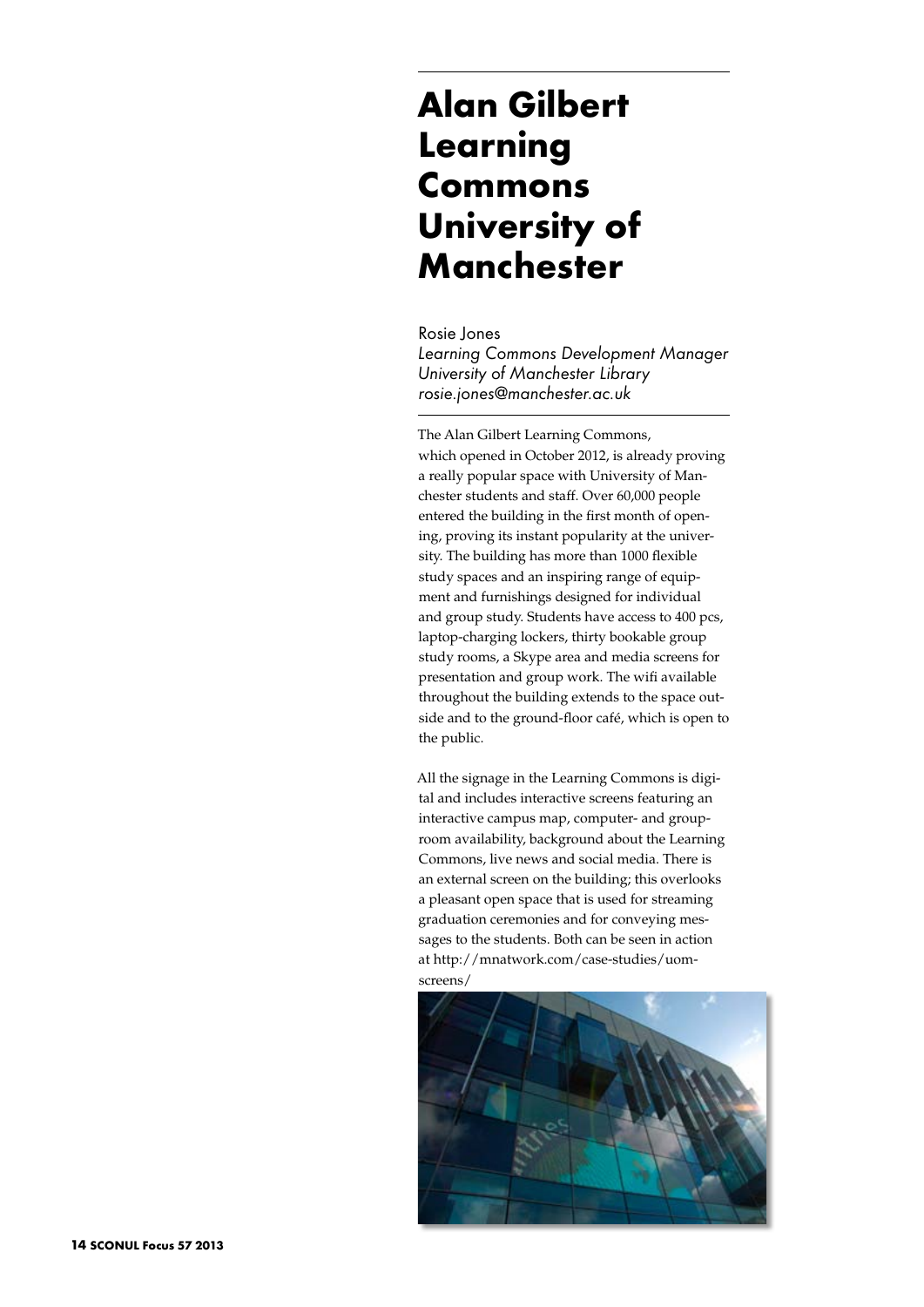

Feedback from early tours was really positive, with many comments about the space and the design, and an eagerness on the part of students to spend time studying there. Numerous responses displayed a pride in the building and recognition of the university's investment in the student experience. Comments – many through social media – continue to be favourable, although some suggestions for improvements are beginning to emerge. Some changes have already been made in response, including exchanging a number of low coffee tables for higher work tables, reducing lift announcement noise and introducing a 'text me' scheme.



The building also celebrates the University of Manchester's rich heritage of achievement and innovation. To provide inspiration for everybody studying and working in the Learning Commons, students have created designs reflective of the Manchester experience; these are printed onto the walls, doors and glass panelling of the learning spaces for everyone to see. There are 25 chairs showing the names and achievements of the university's 25 Nobel prize-winners. Names of distinguished alumni are etched into tiles in the foyer of the building. There are also inspirational quotations carved into the oak-panelled walls in the café area from people associated with the university.



Because of its central location, the Learning Commons is a natural hub for students and staff. An academic, transferable and employability skills training programme is now being developed; it is designed to support students during their time at the university and allow them to transfer the skills they learn at Manchester into the context of the wider working world. There will be opportunities for students who are struggling with a skill and for those who are interested in increasing their expertise; there will also be sessions to help students to identify the skills they already possess.

A broad programme of skills provision is being developed by the Learning Commons in collaboration with other partners at the university; this allows students and staff to find workshops and training easily when they need them, and to become active participants in suggesting new developments. The training will bridge the divide between formal and informal learning and help deliver the appropriate tools at the correct time, encouraging students to become effective and independent learners and self-advocates, with a greater understanding of both what is expected and what is possible.

By partnering with other parts of the university, including the award-winning careers service,